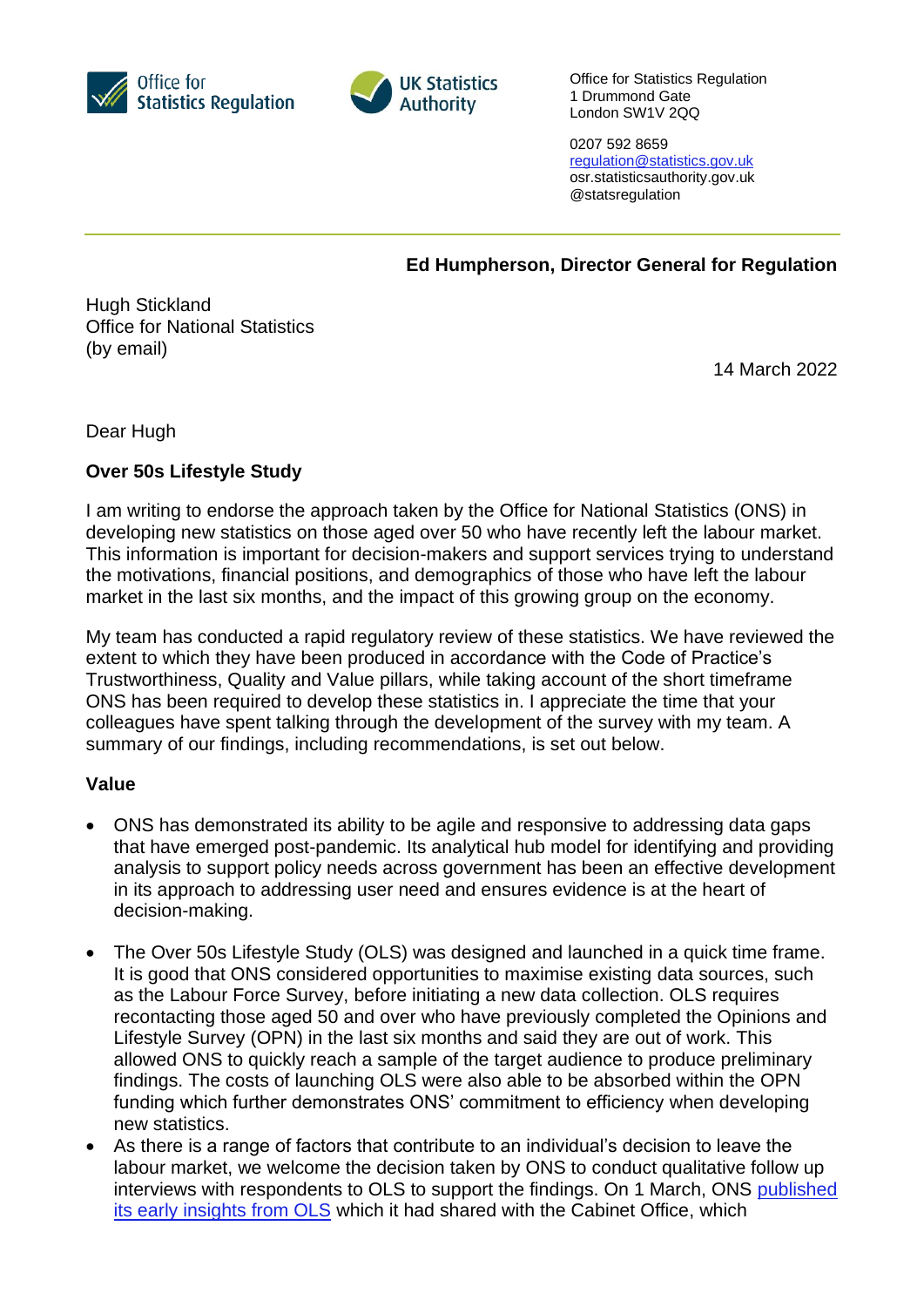commissioned this work. The summary publication on 1 March was followed up by a fuller article on 14 March, which included extracts from the qualitative interviews. We are pleased to hear that the OLS data will be made available via the Secure Research Service.

• The launch of OLS was in part driven by the Cabinet Secretary's interest in understanding the over 50s' labour market behaviour. The trend in over 50s leaving the labour market at a greater rate post-pandemic has been commented on more widely in the media and is of clear interest to a range of users. We therefore look to ONS to broaden its user engagement to fully understand what public value can be derived from this survey and to ensure that the relevant insights are drawn out to meet user needs. It was good to hear that the team spoke with interested stakeholders outside of government on 1 March to talk them through the early insights.

## **Quality**

- Questionnaire design experts from Social Statistics Transformation in ONS were involved with the development of the OLS questions to help ensure consistency and harmonisation with other ONS surveys where possible, and adherence to ONS best practice. The questionnaire also underwent rigorous scenario testing to ensure it collected the required information. We felt the early insights release could have benefited from some clarity around the questionnaire design, to aid interpretation of the results. ONS should ensure it is clear about the insights and comparisons that can be drawn from these statistics to support understanding.
- ONS looked to maximise the sample size to allow analysis by various characteristics within the target group. As the target group required individuals to be over 50 and recently out of paid work, ONS recognises that this will limit the granularity of analysis. It therefore plans to rerun the survey in 4-6 months' time to make use of the Labour Market Survey which will further boost the sample size to allow for more-granular analysis to be carried out.
- ONS has ensured it carries out a range of quality assurance on the statistics despite the short turnaround. These include dual running of outputs and wider congruence checking with other data sources, such as the Labour Force Survey and Annual Population Survey. This helps ensure that the OLS outputs are coherent with other headline published estimates.

## **Trustworthiness**

- The ability of ONS to stand up these surveys in a short time frame demonstrates the capability of the analysts in the analytical hub to work together at pace. The statistics team looks to recycle existing materials where possible to make things deliverable. However, the success of the analytical hub has led to an increase in requests and commissions for new information. The statistics team told us that it tries to be proactive in approaching these research questions and thinking about how to create value for other areas in ONS. We welcome the creation of a new role in the analytical hub to prioritise these projects and would encourage the post holder to review how external user interests are considered alongside the policy needs of the departments commissioning the work.
- During the development of these statistics, the early insights were shared with Cabinet Office ahead of publication as a form of management information. To demonstrate transparency in its approach to releasing data and information, ONS should be clear about its release practices and ensure it is consistent in its definition of management information and application of guidelines. We are pleased to hear that ONS plans to